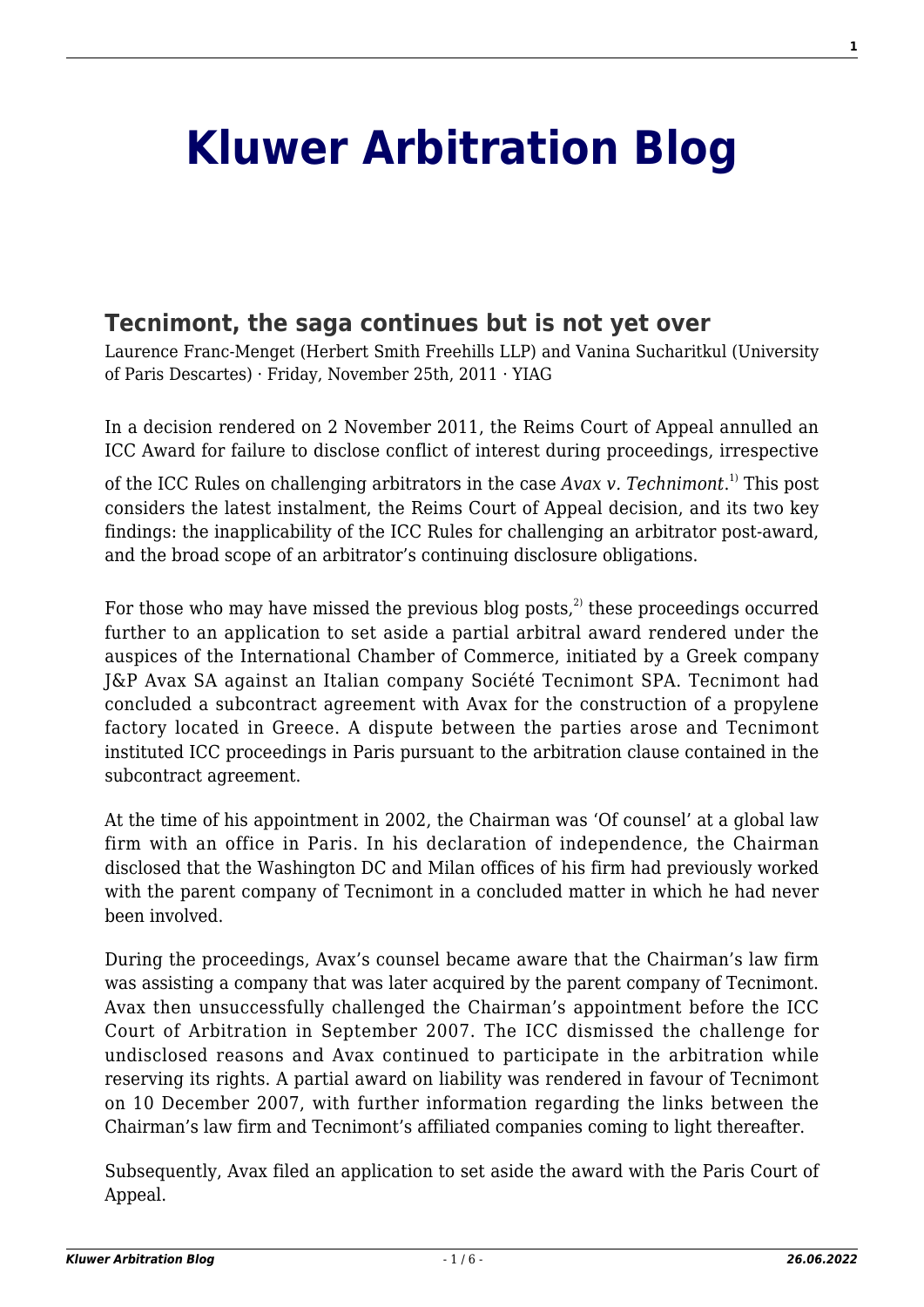On 12 February 2009, the Paris Court of Appeal annulled the award and held that the arbitrator was under a continuing obligation to inform the parties of any matter that could cast reasonable doubts on his/her impartiality and independence. The Paris Court rejected Tecnimont's argument that Avax's application to set aside was inadmissible because it had already unsuccessfully challenged the Chairman before the ICC on the same grounds and that such challenge was in any event waived as it was made beyond the time limit of 30 days required by the ICC Rules on challenging arbitrators. The Paris Court of Appeal found that Avax had only been notified of relevant facts and circumstances after it challenged the award and after the partial award was delivered. They left open the questions of whether the ICC Rules bind the court and whether the party had waived its right to challenge the award by failing to adhere to the time limitation imposed by the ICC Rules.

The *Cour de cassation*<sup>3)</sup> reversed this decision, holding that almost all of the grounds for challenge were already included in the request for challenge filed with the ICC in September 2007. The *Cour de cassation* considered that the Paris Court modified the terms of the dispute by relying on facts that came to light after the partial award rather than relying on those submitted by the parties, a breach of Article 4 of the Code of Civil Procedure. Consequently, the Supreme Court remitted the case to the Reims Court of Appeal to decide on the validity of the award.

The Reims Court of Appeal first considered that the setting aside application was admissible because the failure to challenge the Chairman within the ICC time limitation did not prevent Avax from applying for the award to be set aside. The Reims Court of Appeal then annulled the award due to the Chairman's failure to spontaneously and comprehensively disclose that his law firm had advised Tecnimont and related companies during the time of the proceedings.

This decision confirms: (I) the inapplicability of the ICC Rules at least for challenging arbitrators before French courts once an award is rendered and (II) the French courts' attitude of broadening the scope of the arbitrator's duty to update and disclose conflicts of interests.

## **I. The Inapplicability of the ICC Time Rules for Arbitrator's Challenge**

Article 11 of the ICC (1998) Rules provides that challenge of arbitrators must be brought within 30 days from when the party became aware of facts and circumstances giving rise to the challenge. The reasons for the ICC decisions on arbitrators' challenges are not provided or published. That rule has not been modified by the recent revision of the ICC Rules, despite discussions on the benefits of publishing decisions concerning challenges of arbitrators.

As the *Cour de cassation*'s decision that the Paris Court of Appeal modified the terms of the dispute was of a procedural nature, the Reims Court of Appeal's view on the admissibility of the application to set aside was much anticipated.

Indeed, some commentators argued that the only motive that could justify the *Cour de cassation* putting forward this procedural flaw is that its correction would have an impact on the admissibility of Avax's claim. The *Cour de cassation* therefore has ruled **2**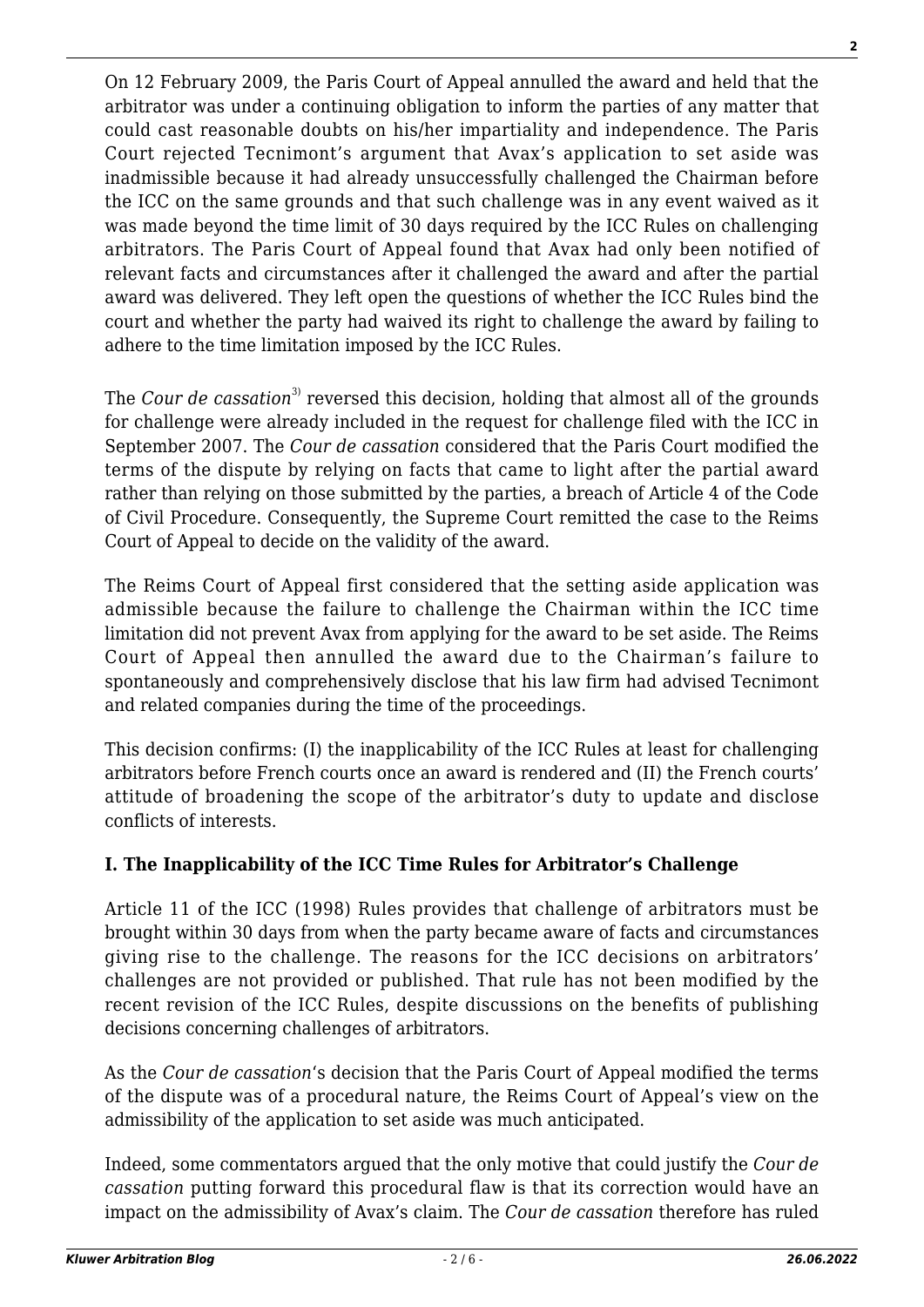on a technical issue only to enable a future reversal of the Paris Court of Appeal's decision. It is probably not by coincidence that the designated court is chaired by Dominique Hascher, former general counsel of the ICC Court of Arbitration and previous judge at the 1st Chamber of the Paris Court of Appeal.

On this occasion, the Reims Court of Appeal was expected to provide some explanations as to the consequences of not filing the application within the time limit set forth in the ICC Rules.

Both the Reims Court of Appeal and the Paris Court of Appeal accepted that some facts were revealed after the ICC decision on Avax's challenge. Thus, the *ratio decidendi* of the case stands in its analysis of the consideration given by French courts to the ICC Rules.

The Reims Court of Appeal's conclusions are straightforward: challenges before the ICC Court and review of an award by a judge are separate proceedings and do not serve the same purpose; the two applications are before different authorities; and the judge that deals with the award is not required to abide by the ICC time limit to challenge arbitrators. The ICC decision is of an administrative nature and does not have *res judicata* effect. Furthermore, the appellate judges found that the party has not waived its right to challenge the award as the party raised the issue and reserved its rights whenever possible during the arbitration proceeding. This decision means that, once an award is rendered and notwithstanding the ICC's decision or the failure of the parties to comply with the ICC Rules on challenges during the proceeding, the judge has full liberty to decide whether arbitrators' independence may be called into doubt provided the party shows that it did question the independence of the arbitrator and therefore did not waive its rights to challenge.

Although many commentators support efforts to ensure impartiality and independence, this case has already been criticised by some commentators for the court's lack of consideration as to the ICC Rules with respect to time limits for challenges of arbitrators. Some view that ICC Rules should not have been so easily bypassed given that they represent contractual obligations that bind the parties and arbitrators. Another concern is that allowing the challenge to go forward means the party receives an opportunity to re-litigate the same issue before different bodies.

It is true that this case represents a rare disregard of the ICC Rules by the French courts. Nevertheless, it is the first time that the French courts deliberated the parties' agreement to abide by the ICC Rules with respect to that specific issue. The party could have also challenged the arbitrator by virtue of Article 11 after the new information was disclosed but did not do so. However, the Article 11 time-limit is internal to the ICC procedure for arbitrators' challenging and cannot be imposed on French courts once the award has been rendered. Moreover the party made clear that it reserved its right to challenge the arbitrator before the court. This does not imply that the Reims Court of Appeal has denied the will of the parties. Rather they deemed that failure to respect the ICC procedural time limit did not prevent recourse before national courts after the award is rendered.

## **II. The Broad Scope of the Arbitrators' Disclosure Obligations**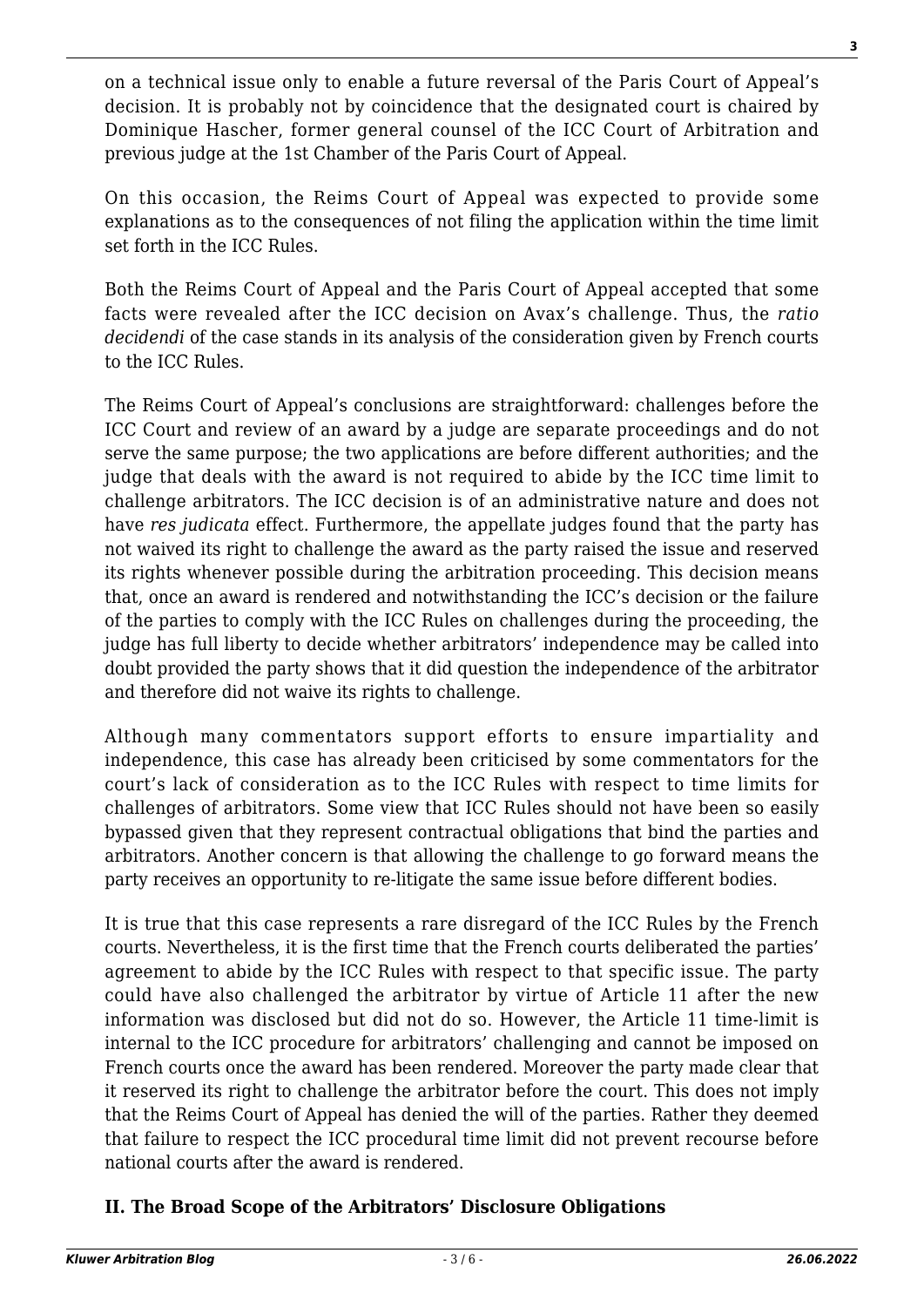The appellate judges concluded that information concerning the links provided by the Chairman had developed throughout the course of the proceedings. The relationship between the Chairman's law firm and one of parties to the arbitration went beyond the information disclosed in 2002 by the Chairman and was not revealed in due time.

In that respect, the Reims and Paris Courts of Appeal had similar interpretations. However, the Reims judges further elaborated on the meaning of the duty of disclosure. The Court found that arbitrators have a continuous obligation to disclose not only personal circumstances that may call their independence into question, but also factual circumstances involving the law firms to which they belong throughout the proceedings. Notwithstanding the arbitrator's position in the firm, the obligation to disclose covers other files handled by other branches of the law firm irrespective of the subject matter of the dispute or the amount of fees invoiced for these other files. Thus, a certain degree of objectivity was required from the arbitrator, beyond his/her personal connections. After reviewing each specific link, the Court concluded that the failure to inform the parties of these facts or the incomplete information given to the parties created reasonable doubts as to the independence of the Chairman.

The Reims decision demonstrates the importance of continuous and strict conflicts checks by arbitrators, after their appointment and throughout the proceedings. This ruling is in line with the French case law on the continuation of the duty of

disclosure.<sup>4)</sup> Indeed, under the new Article 1456 of the French Code of Civil Procedure, an arbitrator is under the duty to 'disclose any circumstances that may affect his or her independence or impartiality' and 'also shall disclose promptly any such circumstance that may arise after accepting the mandate.'

This decision also confirms a current trend in French case law that broadens arbitrators' duty of disclosure, e.g. with respect to the number of appointments of an arbitrator by one of the parties as well as to the existence of a business relationship between an arbitrator and a party's counsel. However, this is the first time an award is annulled on the basis of connections with other offices of the arbitrator's international law firm, rather than the arbitrator's personal connections.

Arbitrators involved in proceedings seated in France are under a duty to continuously investigate potential conflicts and ensure that conflicts databases are regularly updated. As companies frequently change ownership and affiliates, clients should also be requested to clarify precisely their corporate structure and line of control and communicate any changes to their lawyers. Some commentators have criticised the lack of cost-efficiency of such refinement of conflict checks and updates system. The Reims Court of Appeal decision adds to the responsibilities of arbitrators but serves to ensure that arbitrators sitting in international arbitration tribunals in France remain independent and impartial throughout the proceedings. This development is crucial to maintain the credibility and quality of international arbitration.

The duty to disclose is also in harmony with the colour coded IBA Guidelines on Conflicts of Interest in International Arbitration, addresses the issue of an arbitrator's law firm's involvement with one of the parties. Arbitrators must disclose if their law firms are rendering services to one of the parties or affiliates without creating a significant commercial relationship and without the involvement of the arbitrator.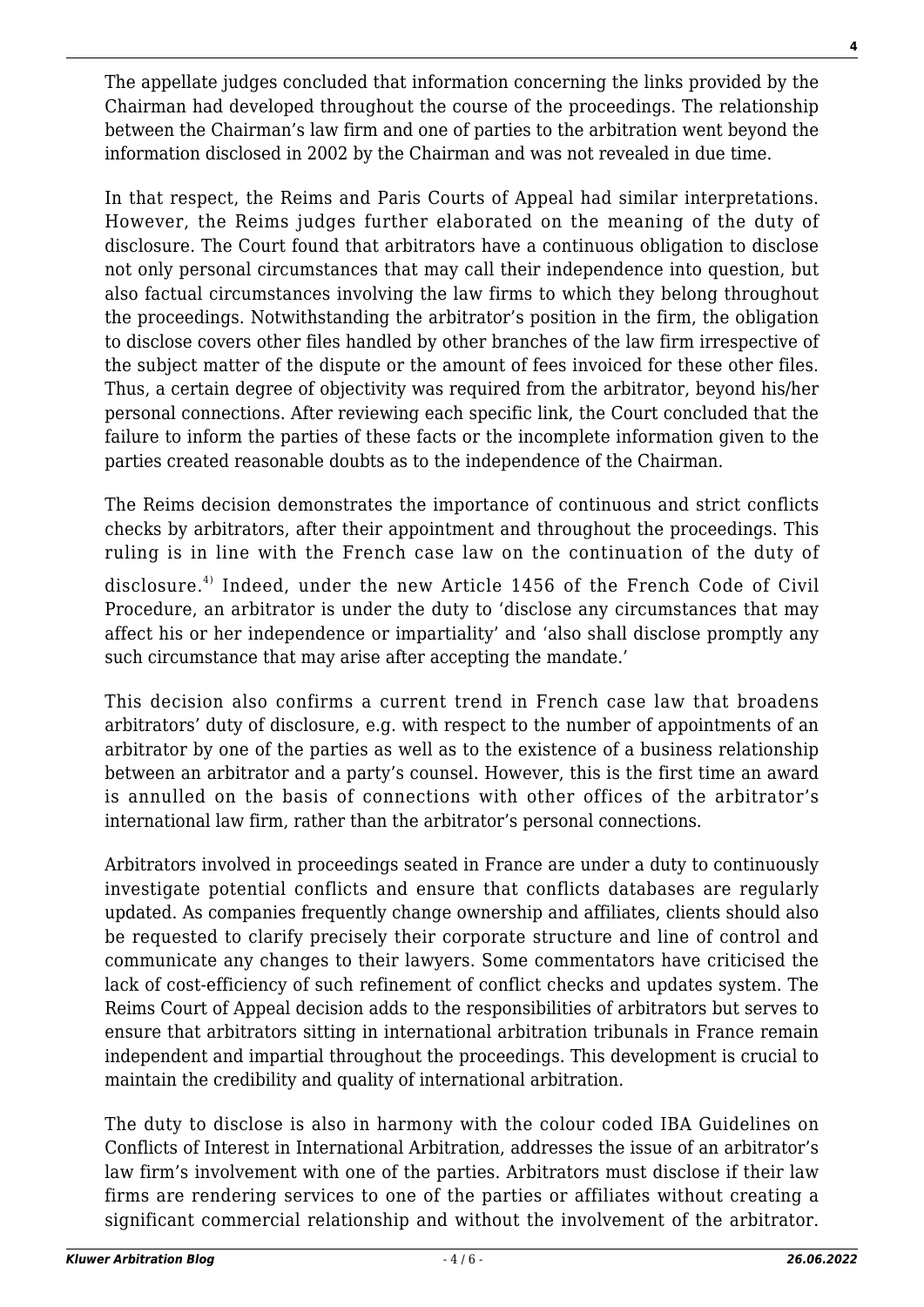While the rendering of services must be disclosed, it does not *per se* amount to a conflict of interest under the IBA Guidelines. The individual circumstance would have to be further examined.

The French courts' approach on this matter does not differ, as the Court of Appeal specified that the facts that the matters dealt with by the law firm were unrelated to the dispute submitted to arbitration and that the amounts billed by the firm with respect to the other files was nominal and did not create an impact. Specifically, the Court stated: 'Once a client relationship is established, that relationship is not only financial: the independence of an arbitrator is not judged depending on the scale of the fees received by his/her law firm from a party.'

Applying the IBA Guidelines, the arbitrator in the *Tecnimont* case would have been under the same duty to disclose his law firm's representations of affiliates of one of the parties. However, the law firm's representations may or may not lead to an annulment of the award as the facts would still have to be analysed under the IBA Guidelines to determine if they create a justifiable doubt as to the arbitrator's impartiality and independence. Similarly, the Reims Court of Appeal would not automatically annul the award for failure to disclose all this information but will also analyse each specific link between the law firm and the parties to arrive at its conclusion. As the judges indicated: '(…) the review court's responsibility is to assess the impact of the non-disclosure and to determine whether or not it could have caused a reasonable degree of doubt, in the minds of the parties, as to the alleged lack of impartiality.'

A *pourvoi en cassation* or recourse has been lodged against the Reims decision with the *Cour de cassation* and it is uncertain whether the *Cour de Cassation* will adopt the Reims Court of Appeal's view of the ICC Rules.

#### **Profile Navigator and Relationship Indicator**

#### [Learn how](https://www.wolterskluwer.com/en/solutions/kluwerarbitration/practiceplus?utm_source=arbitrationblog&utm_medium=articleCTA&utm_campaign=article-banner) **[Kluwer Arbitration Practice Plus](https://www.wolterskluwer.com/en/solutions/kluwerarbitration/practiceplus?utm_source=arbitrationblog&utm_medium=articleCTA&utm_campaign=article-banner)** [can support you.](https://www.wolterskluwer.com/en/solutions/kluwerarbitration/practiceplus?utm_source=arbitrationblog&utm_medium=articleCTA&utm_campaign=article-banner)

*To make sure you do not miss out on regular updates from the Kluwer Arbitration Blog, please subscribe [here](http://arbitrationblog.kluwerarbitration.com/newsletter/). To submit a proposal for a blog post, please consult our [Editorial Guidelines.](http://arbitrationblog.kluwerarbitration.com/editorial-guidelines/)*

Offers 6,200+ data-driven arbitrator, expert witness and counsel profiles and the ability to explore relationships of 13,500+ arbitration practitioners and experts for potential conflicts of interest.